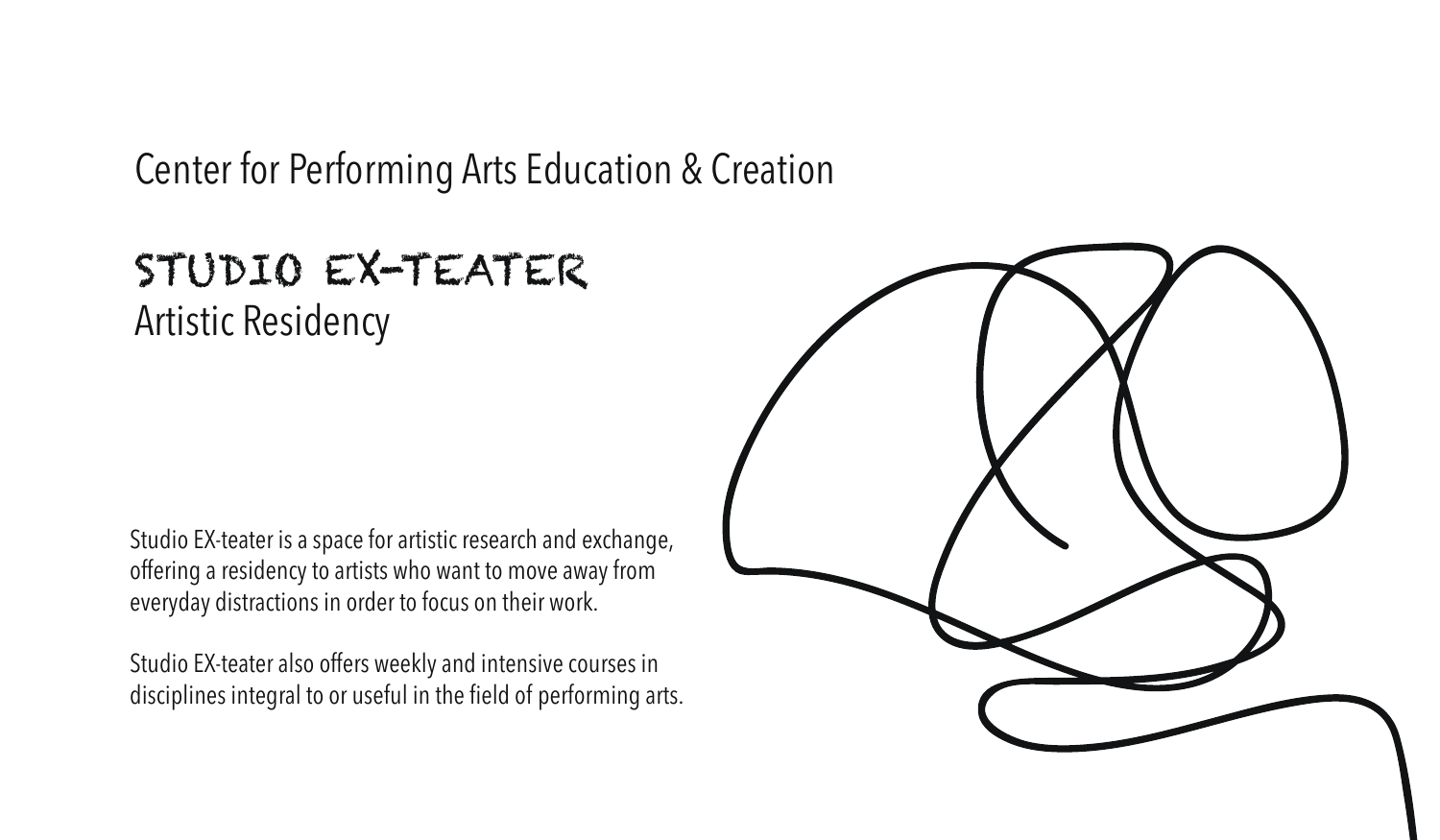



Studio EX-teater is located in the centre of Ljubljana, 5 minutes away form the main square and 7 minutes from the main train and bus station.

It offers living and working conditions to artists of various fields of performing arts, as well as other art disciplines.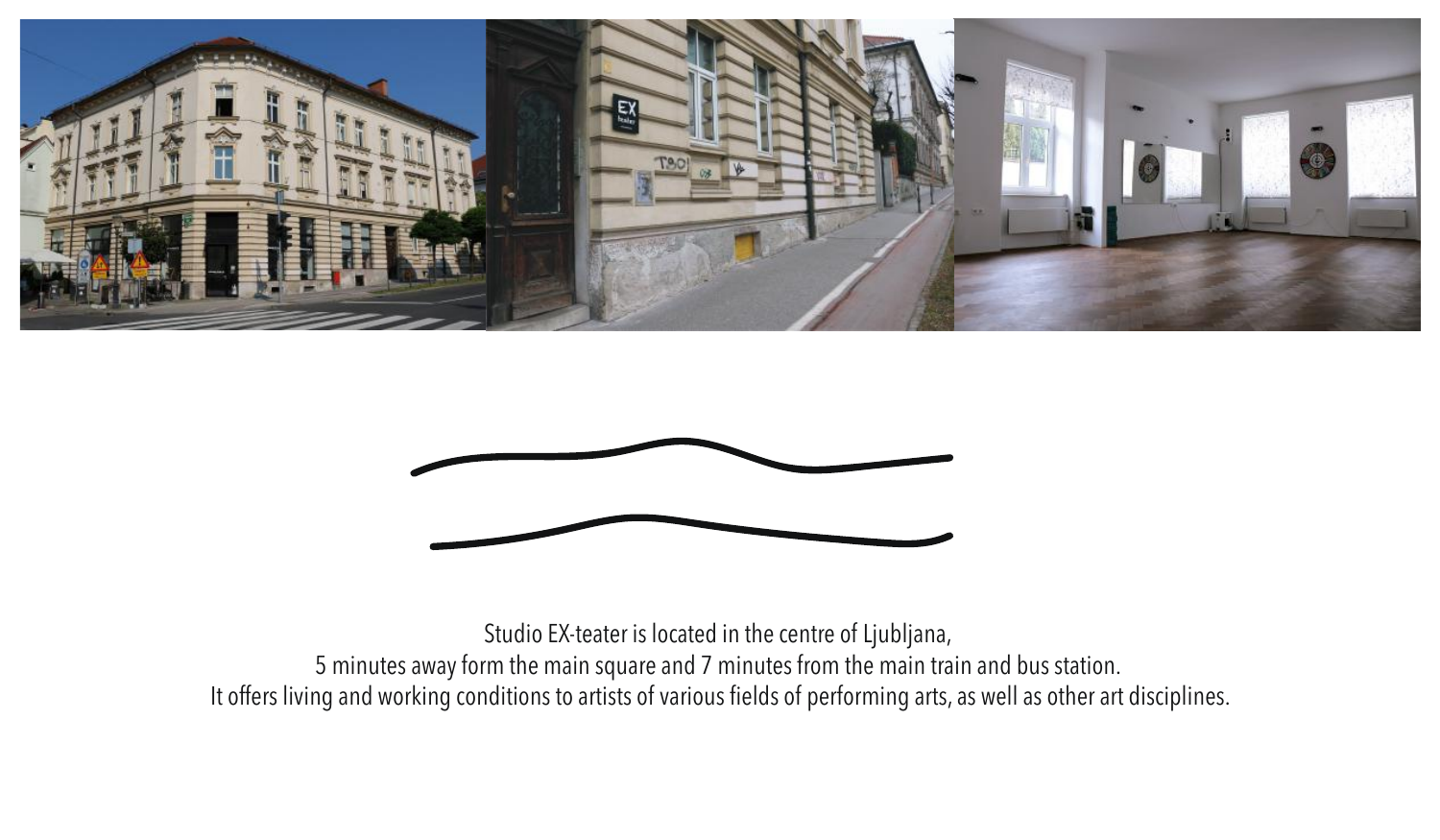

# CAPACITY & TECHNICAL CONDITIONS

We can provide accommodation for up to 2 artists who can share a double-size bed. In the summer time (July-August) the residency can host up to 4 artists working together.

> The kitchen and the bathroom are fully equipped. A limited space is available in the storage room.

The size of the studio (working area) is 60 m2 and the height is 3,5 meters. There is a professional sound system and basic lights are available. The floor is wooden and very suitable for dancers.

We are also keen to organise showings of works-in-progress by residential artists. The capacity of the studio depends on the space the artists need to perform, from 30 to 60 spectators.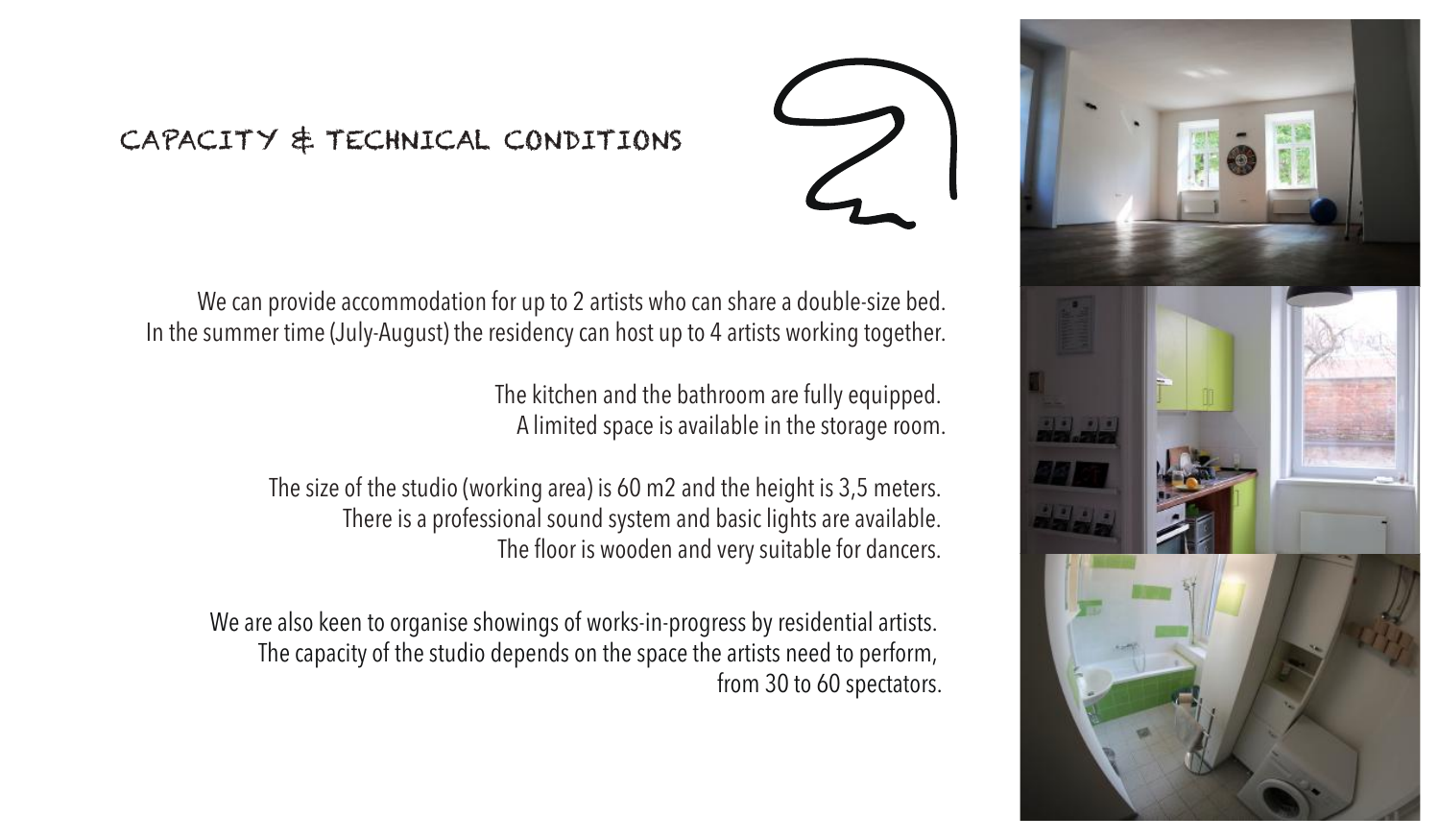#### PRICE LIST

#### **Accommodation & Studio / Artistic Residency\***

Regular price: 250€/week Coproduction: 150€/week

### **Accommodation / Visiting Artists\*\***

Regular price: 30€/day or 170€/week Coproduction: 20€/day or 100€/week

## **Studio / Rehearsals, Research\*\*\***

Regular price: 5€/hour Coproduction: 3€/hour

**Studio / Workshops, Classes, Training** Regular price: 15€/hour Coproduction: 10€/hour





\*Maximum staying: 2 weeks; minimum staying: 3 days. The working area/studio is available every day from 10AM to 5PM. \*\*The accommodation consists of a bedroom with a double loft bed, a fully equipped kitchen and a bathroom. \*\*\* Please contact us for special pricing and conditions: artist-in-residence program, partnerships, 100+ booked hours, etc.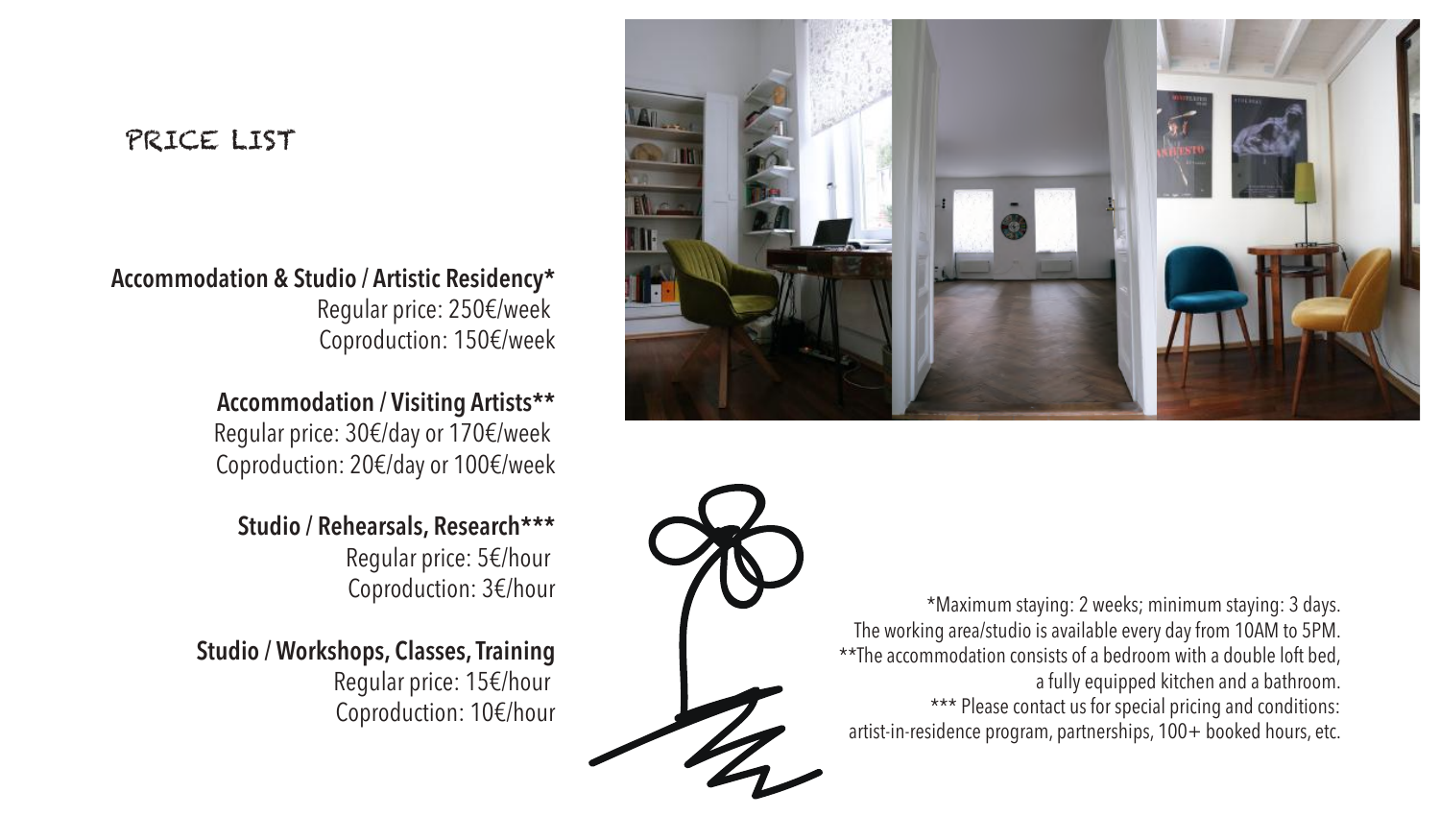#### GROUND PLAN & FACILITIESSTORAGE BATHROOM KITCHEN BEDROOM OFFICE **studio** sound system CORRIDOR basic lights wooden floor electric piano mirrors chairs wi-fi **bedroom** double loft bed working table **STUDIO**  wardrobe small library **kitchen** fully equipped **bathroom** fully equipped **small storage room**